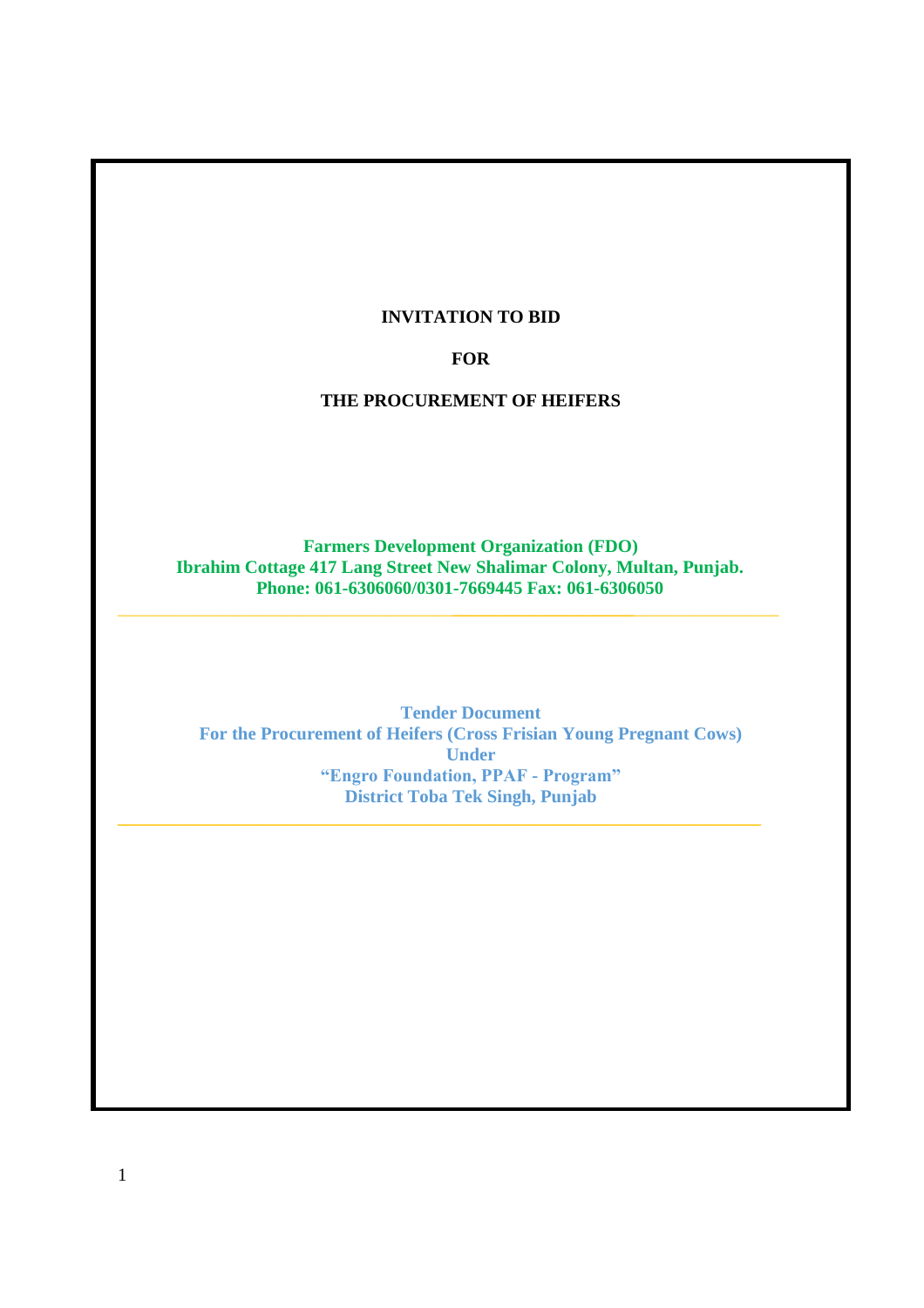# **Table of Contents**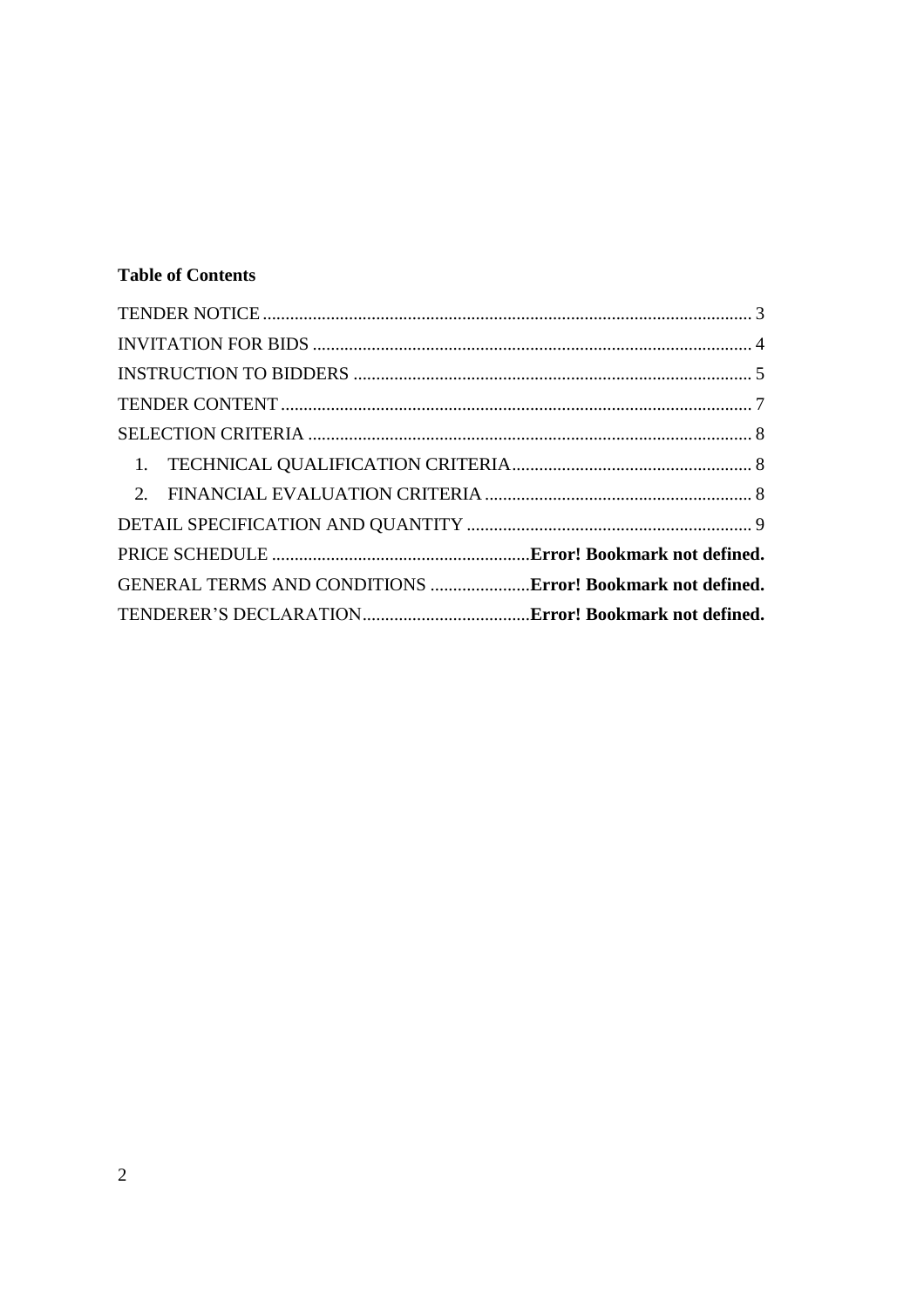### **TENDER NOTICE**

#### **REF: - FDO/PPAF/ENGRO/07/2022**

<span id="page-2-0"></span>A not for profit Company, invites sealed bids along with 2% bid security of the total quoted price under single stage two envelop procedure from reputed vendors (Firms including firm registered under sole proprietorship) , for Provision of **Heifers (Cross Frisian Young Pregnant Cows) as per given details in the bidding documents.**

Bid documents containing detailed terms and conditions and specifications of the **Heifers (Cross Frisian Young Pregnant Cows)** can be obtained by clicking the web link**:**  https://www.fdopk.org/Tender\_Advertisement.php. Sealed company profile and Financial bids [as per instruction in the ITB must be submitted](https://www.fdopk.org/Tender_Advertisement.php) through any trackable courier service at the below mentioned address by **June 28, 2022, till 01:00 PM**. Bids will be opened on the same day i.e. **June 28, 2022, at 01:30 PM ,** in the presence of bidders or their authorized representatives whoever opt to attend.

**Procurement Unit Farmers Development Organization (FDO) Ibrahim Cottage 417 Lang Street New Shalimar Colony, Multan, Punjab. Phone: 061-6306060/0301-7669445**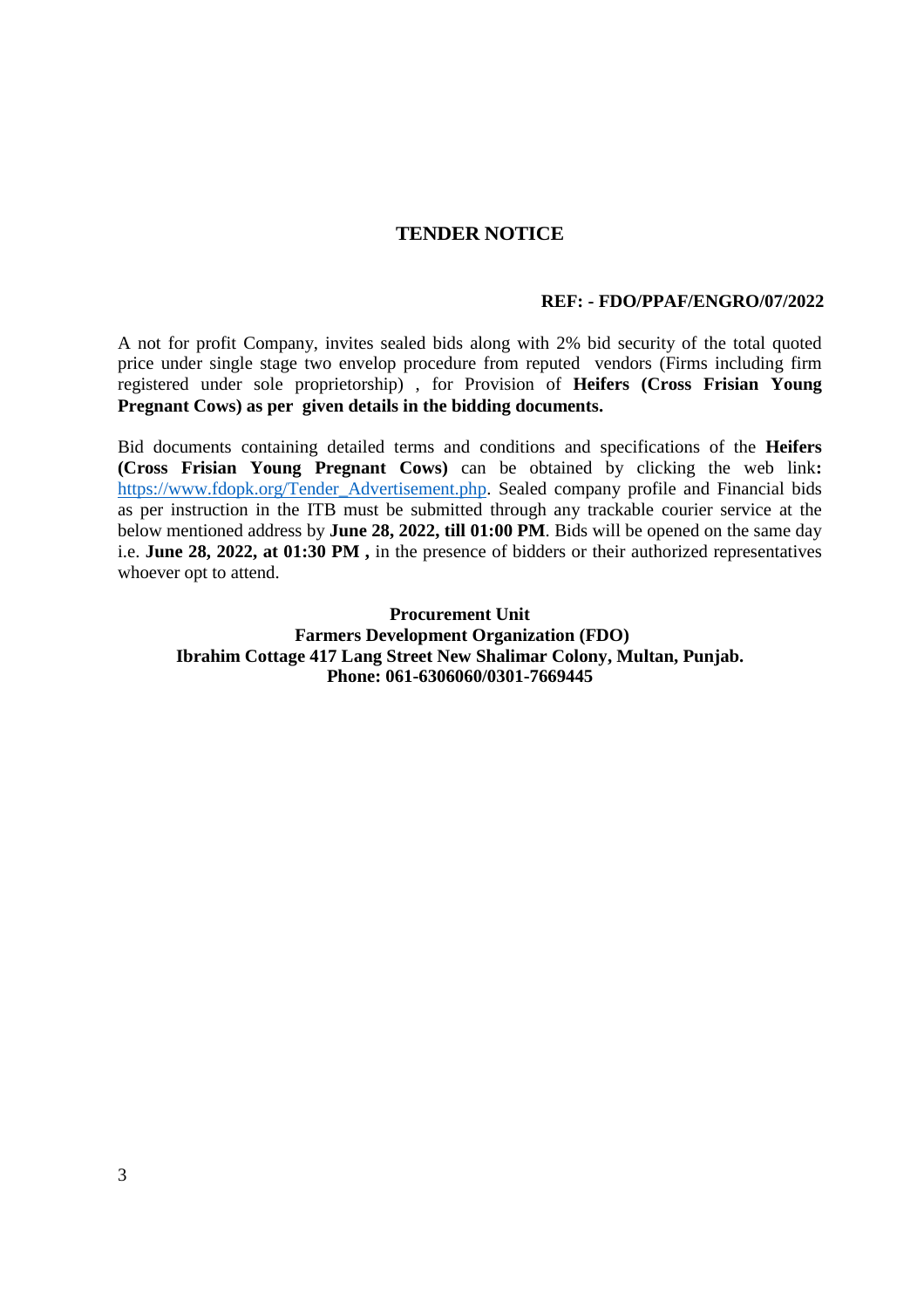# **INVITATION FOR BIDS**

<span id="page-3-0"></span>Date: June 14, 2022 IFB No. FDO/PPAF/ENGRO/07/2022

- 1. Farmers Development Organization (FDO) with the financial assistance of Pakistan Poverty Alleviation Fund (PPAF) is implementing a project named "Engro Foundation, PPAF - Program" at District Toba Tek Singh, Punjab.
- 2. FDO now invites sealed bids from eligible bidders for **Heifers (Cross Frisian Young Pregnant Cows)**.
- 3. Interested eligible bidders may obtain a complete set of bidding documents by clicking on the weblink i.e., https://www.fdopk.org/Tender\_Advertisement.php.
- 4. Bids must be delivered to the below office address **[on or before 01:00](https://www.fdopk.org/Tender_Advertisement.php) PM on June 28, 2022** and must be accompanied by a bid security of 2% of the total bid amount in the shape of call deposit.
- 5. Bids will be opened in the presence of bidders' representatives who choose to attend on **dated: June 28, 2022, 01:30 PM** at the offices of FDO Office, **Ibrahim Cottage 417 Lang Street New Shalimar Colony, Multan, Punjab**
- 6. The bidders are requested to give their best and final prices as no negotiations shall be made.

[Mohammad Iqbal –Procurement Officer] **Ibrahim Cottage 417 Lang Street New Shalimar Colony, Multan, Punjab. Phone: 061-6306060/0301-7669445** Email ID: procurement@fdopk.org Farmers Development Organization (FDO)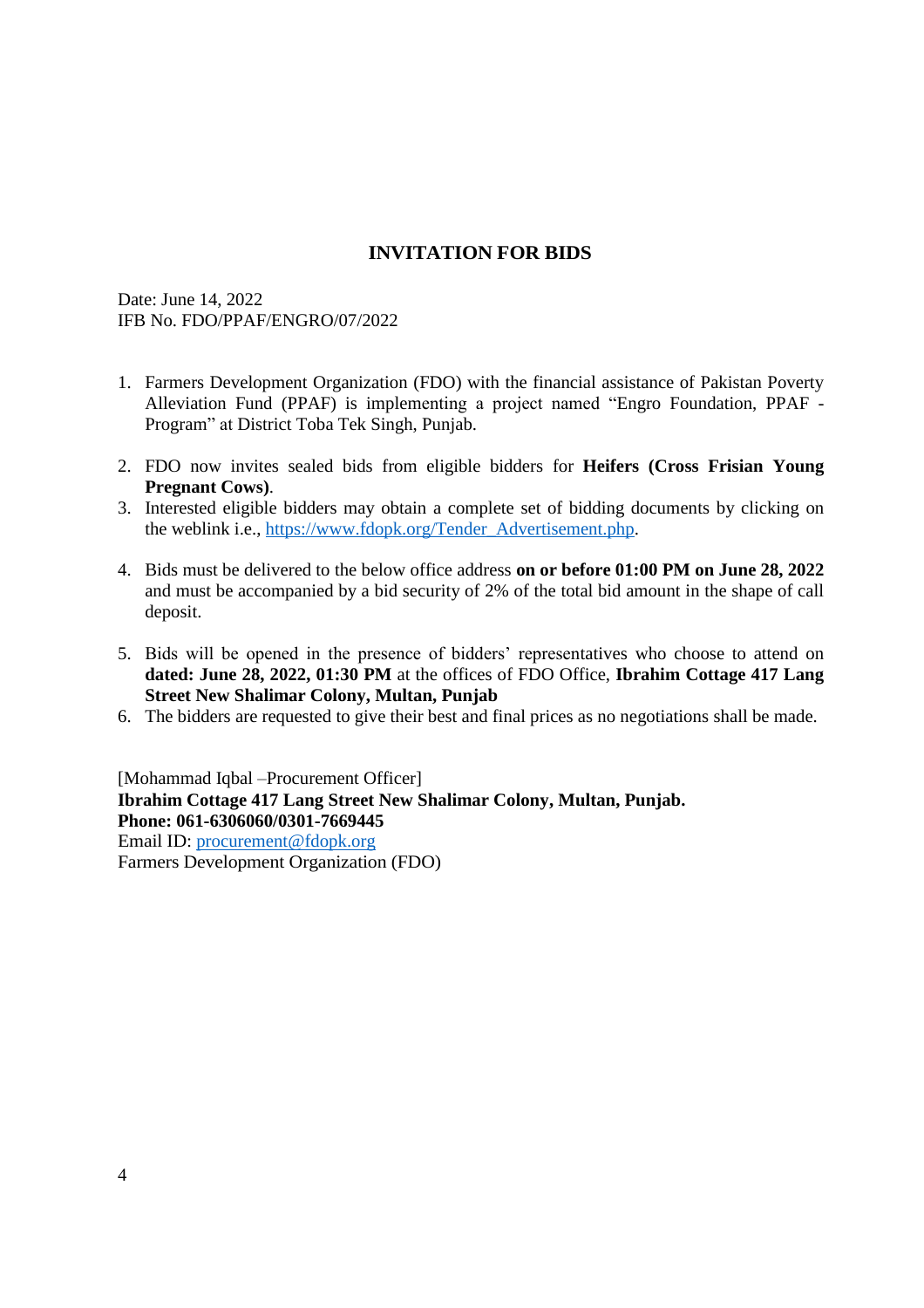#### **INSTRUCTION TO BIDDERS**

<span id="page-4-0"></span>Date: June 14, 2022

- **i.** The bidder must submit the Bids in separate sealed envelopes and as per specified procurement method single stage two envelope procedure.
- **ii.** Completed technical and financial Bids must be included in separately sealed envelopes clearly marked as **"Technical Bid"** and **"Financial Bid"** both sealed envelopes must be enclosed in one common envelop. Both the envelopes of **"Technical Bid"** and **"Financial Bid"** should be properly sealed and marked with name and return address of bidder submitting these Bids
- **iii.** The Bid shall be written in English language. Overwriting in the Bid is strictly prohibited.
- **iv.** In case of difference between quoted amount (amount in numbers and amount in words), the amount in words will prevail.
- **v.** The main (common) envelopes should have the name, address and contact details of the addresses and the addressors.
- **vi.** The bidder shall specify validity of bid in days, under exceptional circumstances FDO may request to the bidder for extension in bid validity which shall be for not more than the period equal to the period of the original bid validity.
- **vii.** Collusion between the firms is strictly prohibited. Any firm / group of firms found involved in creating a cartel or any other collusion arrangement against the interest of the project, will be blacklisted and debarred.
- **viii.** The procuring entity may reject one or all such Bids, which are vague (In terms of financial Bid) or does not adhere to these instructions.
- **ix.** The procuring entity may offer for re-biding in case the Bid(s) does not satisfy its requirements.
- **x.** Contract will be signed with the successful bidder and its terms and conditions will govern execution of the contract.
- **xi.** Bid Submission: Sealed bids should reach our Office **"Ibrahim Cottage 417 Lang Street New Shalimar Colony, Multan, Punjab on or before June 28, 2022, at 01:00 PM.**
- **xii.** Opening of Bids: Tenders will be opened on the same day i.e **June 28, 2022, at 01:30 PM** in the presence of suppliers or their authorized representatives, who wish to witness the tender opening.
- **xiii.** In case a public holiday is announced by the Government (Due to any reason) the tender will be opened the next working day at the same time and venue.
- **xiv.** A pay order/ demand draft/ call deposit/ bank guaranty (*cheques are not acceptable*) in favor of "Farmers Development Organization (FDO)" with a value of 2% of the bid amount must also accompany the bid as Bid Security.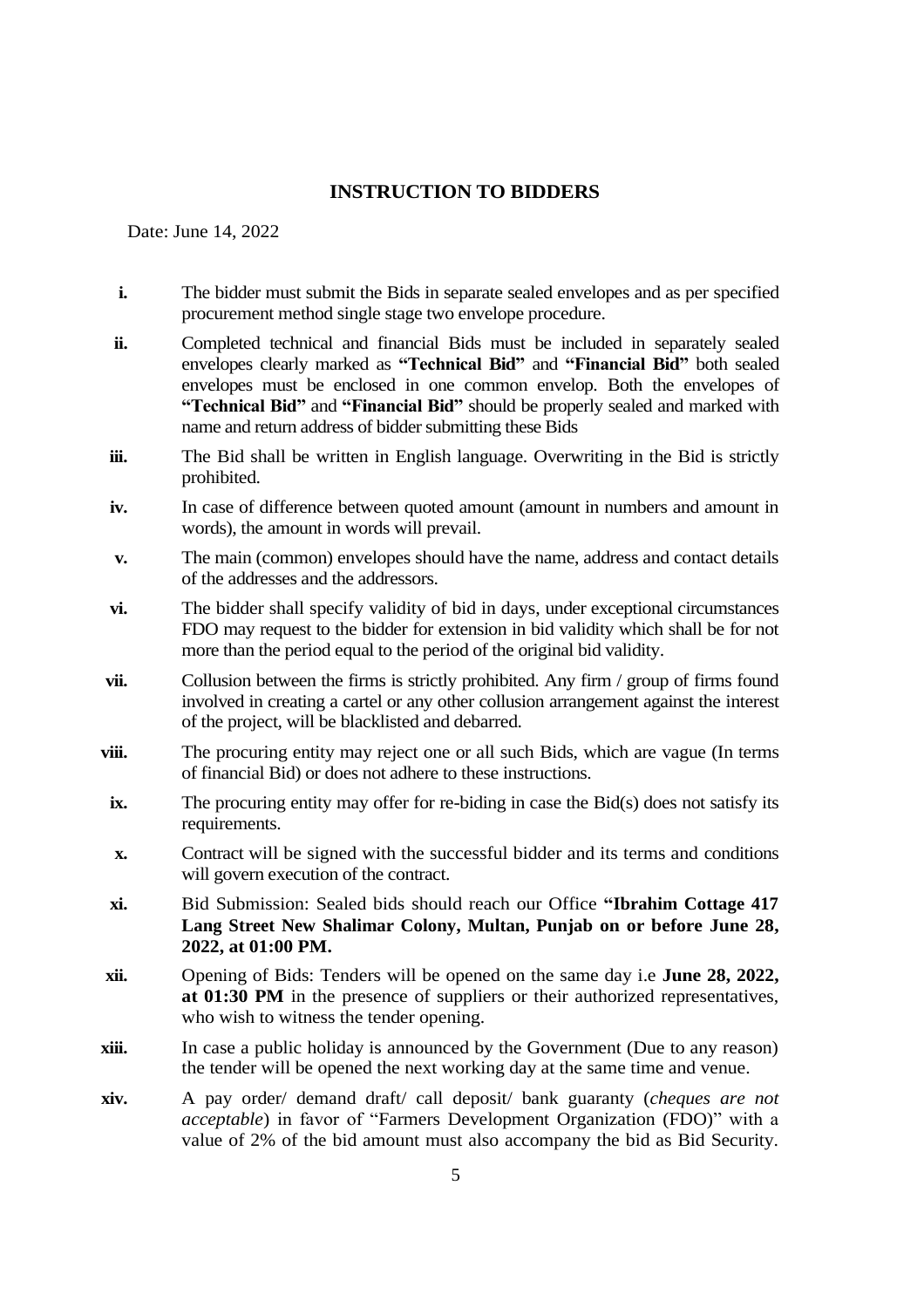Bids received without Bid Security shall be rejected. If the selected bidder refuses to sign the supplies contract, then FDO reserves the right to forfeit the bid security.

- **xv.** FDO reserves the right to reject any or all the bids without assigning any reason (s) thereof.
- **xvi.** Suppliers must not be engaged in any corrupt, fraudulent, collusive or coercive practices including but not limited to applying/ bidding by multiple names / companies. If any bidder is found to be involved in such practices their bid may be rejected and the companies in question permanently blacklisted
- **xvii.** Under single stage two envelope procedure, Technical bids will be evaluated in the **first stage against the technical qualification criteria including physical assessment of Heifers** and in the second stage, the financial bids of the technically qualified bidders will be opened publicly. The financial bids of the unqualified (non-responsive) bidder will be returned unopened.
- **xviii.** The qualified bidder shall provide samples or give access to the FDO's nominated personnel for inspection/ evaluation purpose at their identified places.
- **xix.** Contract will be awarded to bidders who scored maximum in both the technical and financial evaluation.
- **xx.** Delivery Time: **All the items shall be delivered within 30 days after signing of contract/PO.**
- **xxi.** Bid Validity: **Bids shall be valid for a period of 60 days.**
- **xxii.** Bid Currency: Currency shall be Pakistani Rupees (PKR).
- **xxiii.** Bid Price: The prices must be inclusive of all taxes, duties, delivery / transportation, loading / unloading, cost of quarantine period and other allied costs up to the point of delivery.
- **xxiv.** Cancellation of the tender procedure: Tender reserves the right to cancel/reject any or all offers without assigning any reason (s) thereof.
- **xxv.** Appeals Process: Bidders reserve the right to make an appeal against the decision of the bid evaluation committee. The appeals should be in writing and for the attention of the Head of Program of FDO
- **xxvi.** Data protection: FDO guarantees that all procurement activities are fully and transparently documented for internal or donor audit purposes. FDO guarantees confidentiality of the procurement process.
- **xxvii.** FDO reserves the right to consider with Bidder 2, Bidder 3, if the successful Bidder is unable to provide the livestock as per the required specifications chalked down in the bidding document and their bid guarantee will be forfeited.
- **xxviii.** In the event of a delay in the delivery of Heifers under the conditions stated in the purchase order, the vendor shall pay a fine of 0.1% per day of the contract value for remaining period of delivery time. If the delivery delayed by more than 15 days, the purchaser has the right to unilaterally cancel the contract and in such case the bid security will be forfeited.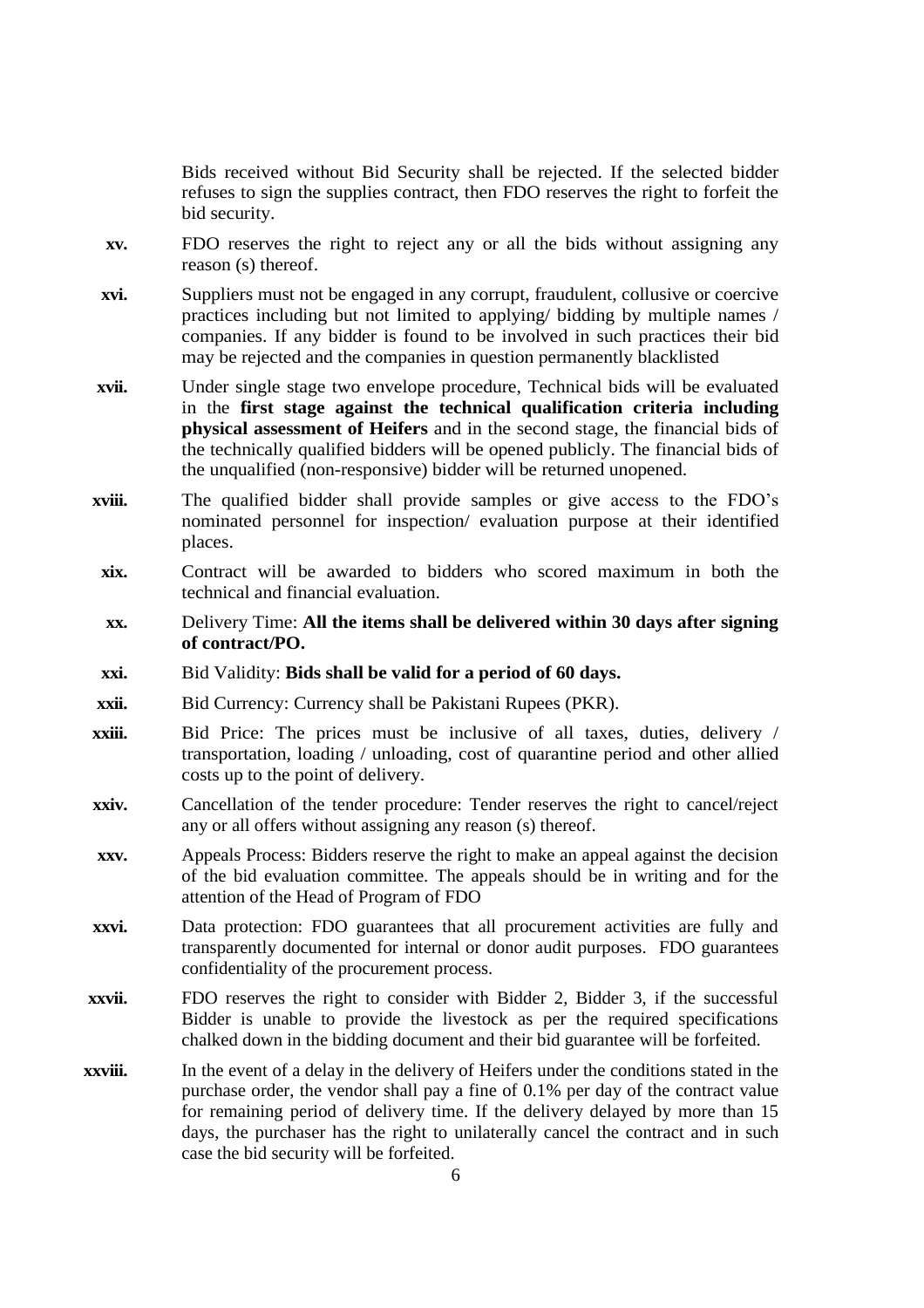### **BID (TENDER) CONTENT**

<span id="page-6-0"></span>Your bid must include the following documentation so please use the list below as a 'Checklist' before submitting your tender to FDO.

- 1. Price Schedule with detailed specification
- 2. Tenderer's Relevant Experience,
- 3. Tenderers Declaration (Signed/stamped)
- 4. NTN Certificate (with proof of being active).
- 5. Relevant purchase orders/contracts copies.
- 6. Affidavit on a stamp paper stating that the bidder has never been blacklisted by any government/semi-government, NOG and INGO.
- 7. A detailed narration on the approach for preventive measures to ensure the health and production performance of livestock.
- 8. Proof for the past experience in the livestock sector/trade
- 9. Proof of bank account in the name of your business along with last 02 years bank statement.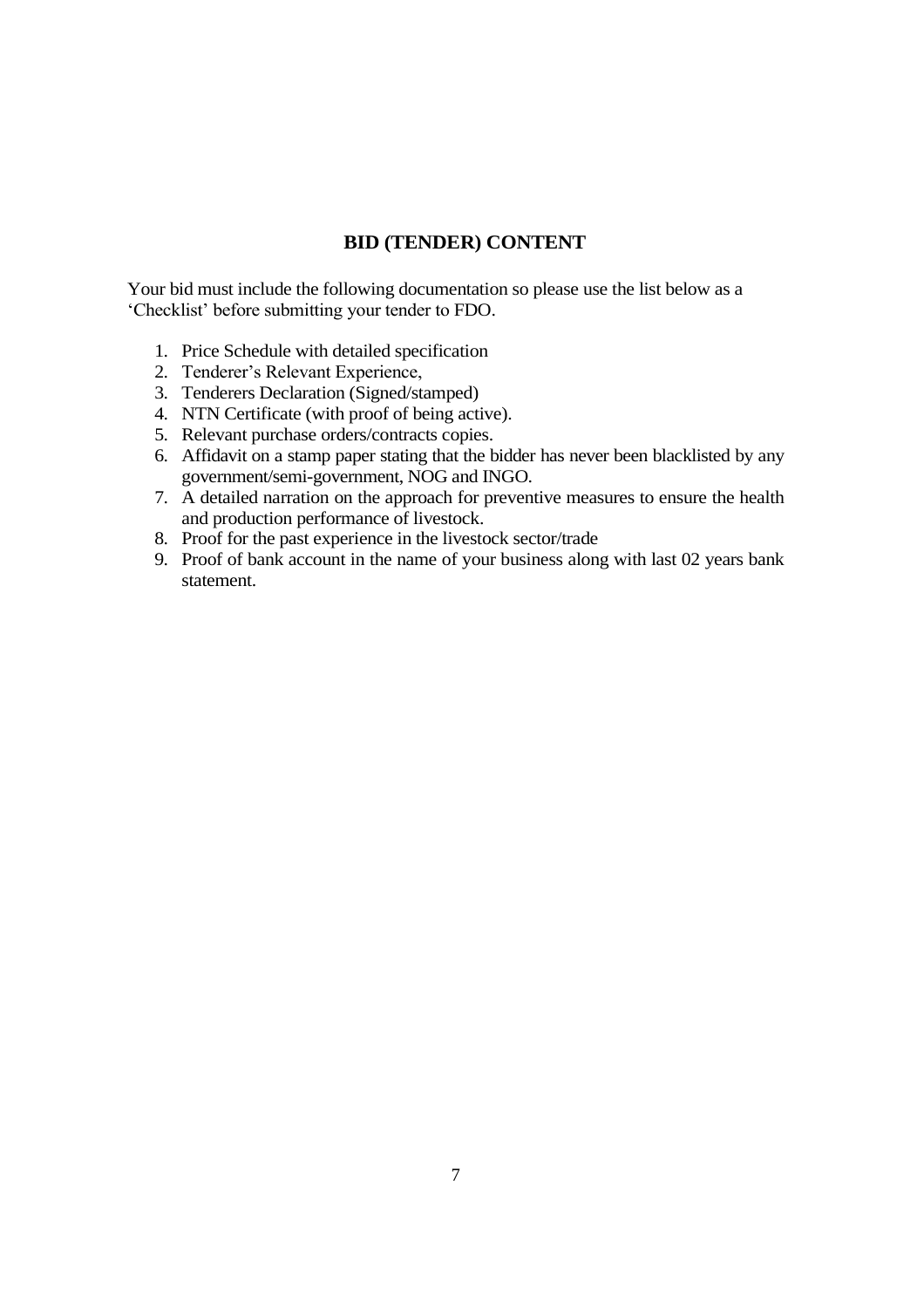# **SELECTION CRITERIA**

<span id="page-7-0"></span>All the bids shall be evaluated under single stage two envelope procedure, where in the first stage technical bids will be opened and evaluated against the following technical qualification criteria.

# <span id="page-7-1"></span>**1. TECHNICAL QUALIFICATION CRITERIA**

The bidders must fulfil the following basic eligibility criteria, those bidders who don't fulfil the following basic criteria shall be rejected. The contract shall be awarded to the lowest eligible bidder (based on approved sample) as per required specification.

| S# | <b>Detailed Criteria and Documentary Proof</b>                    | <b>Qualification</b><br>Yes/No |
|----|-------------------------------------------------------------------|--------------------------------|
|    | National Tax Number                                               |                                |
|    | Specifications are as per bidding document                        |                                |
| 3  | Proof of past two years' experience in the livestock sector/trade |                                |
|    | Proof of bank account in the name of business along with last     |                                |
|    | two years bank statement                                          |                                |

**Note: Bidders acquiring all "Yes" in the qualification column will be qualify for physical verification of livestock (to ensure quality). The firm will be technically qualify on the basis of production of above mentioned documentation by the bidder and the result of physical assessment of livestock as per the given criteria, and subsequent "Public Opening of Financial Bids" will be done in presence of representatives of qualified Firms (who choose to attend), whereas, the Financial Proposals of unqualified/non-responsive bids will be return unopened to the respective firm(s).** 

# **2. FINANCIAL EVALUATION CRITERIA**

<span id="page-7-2"></span>Financial bid of all technically qualified bidders will be opened publicly, and contract will be awarded to the lowest bid of technically qualified bidder.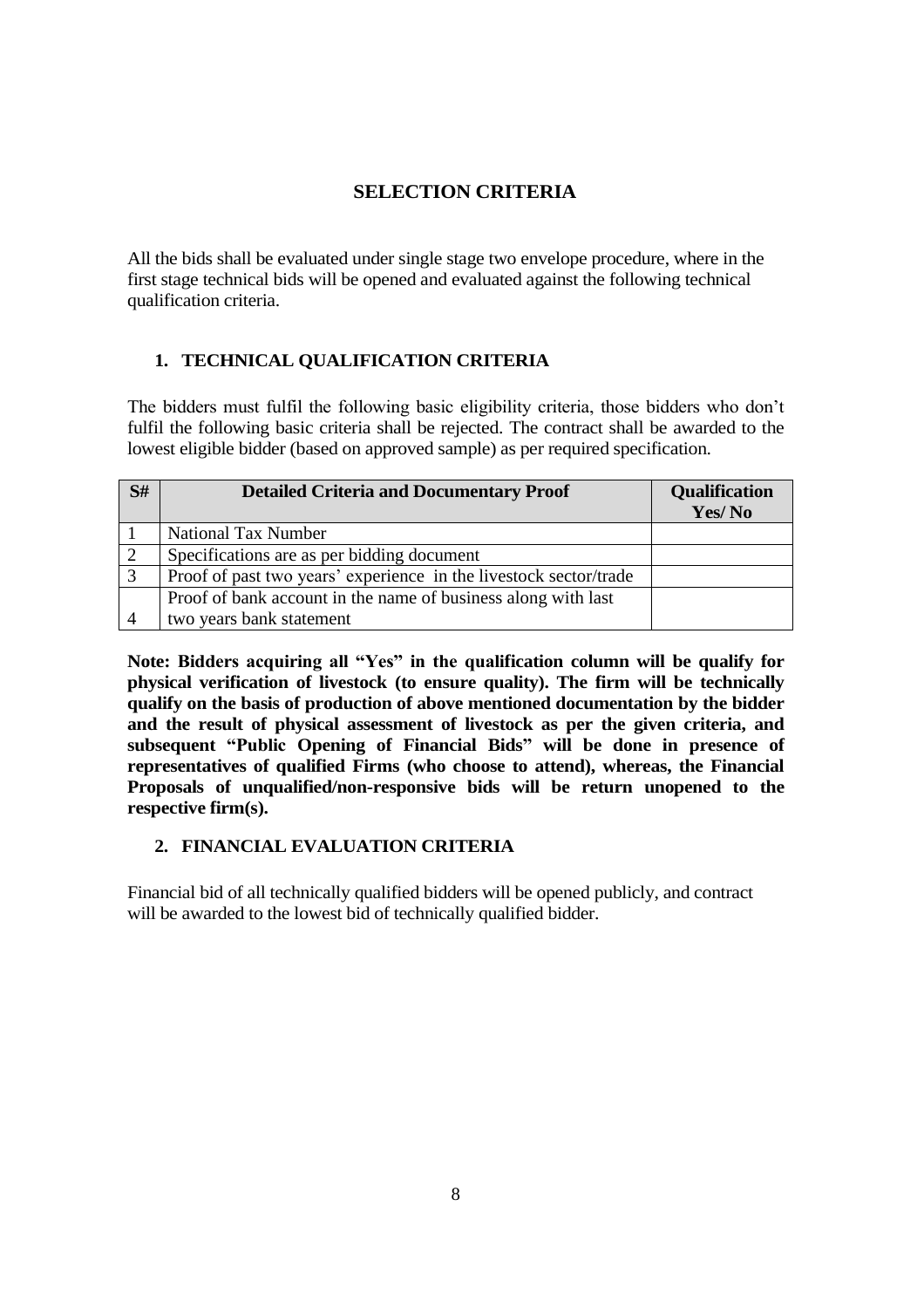# **DETAIL SPECIFICATION AND QUANTITY**

| <b>Description</b>         | <b>Specifications</b>                                       | $\boldsymbol{\&}$<br><b>Delivery</b><br><b>Place</b>     |
|----------------------------|-------------------------------------------------------------|----------------------------------------------------------|
|                            |                                                             | <b>Quantity</b>                                          |
| <b>Breed</b>               | Cross Frisian preferably Black and white (                  | A total of 85 Heifers with                               |
|                            | Black, red & white)                                         | required specification are<br>require to be delivered in |
| Age                        | $20 - 36$ months                                            | the 7 project targeted                                   |
| Weight                     | Not less than 380 Kg                                        | location/union councils as                               |
|                            |                                                             | per below given tentative                                |
| Life stage $*$             | 7 or more than 7 month preferable first time                | quantity                                                 |
|                            | Pregnant (max $2nd$ pregnancy) Heifer with                  |                                                          |
|                            | ultrasound report of pregnancy, with record                 |                                                          |
|                            | proof of $1st$ or $2nd$ pregnancy                           |                                                          |
|                            |                                                             |                                                          |
| Health status              | Vaccinated against FMD/HS Brucellosis free<br>with lab test |                                                          |
| Identification             | Ear Tagging with milk record $(2nd$ pregnant                |                                                          |
|                            | Heifers)                                                    |                                                          |
| milk  <br>Expected         | 10 to 14 liter per day for $2nd$ time pregnant              |                                                          |
| production                 |                                                             |                                                          |
| average                    |                                                             |                                                          |
| Total number of 85 Heifers |                                                             |                                                          |
| animals                    |                                                             |                                                          |

Note:

In order to control the spread of diseases, vendor should need to arrange suitable nearest place to the targeted district to ensure at least 5 days quarantine for each lot of the Heifers as per the demand for delivery.

# **Delivery Place & Quantity**

| <b>District</b> | <b>Tehsil</b>         | Union council | No of cross breed<br>Frisian cows to be<br>distributed |
|-----------------|-----------------------|---------------|--------------------------------------------------------|
|                 | <b>Toba Tek Singh</b> | 251 GB        | 10                                                     |
|                 |                       | 290 GB        | 10                                                     |
|                 |                       | 291 GB        | 10                                                     |
| Toba Tek Singh  |                       | 184 GB        | 25                                                     |
|                 |                       | 189 GB<br>10  |                                                        |
|                 | Kamalia               | 712 GB        | 10                                                     |
|                 |                       | 718 GB        | 10                                                     |
| Total           |                       |               | 85                                                     |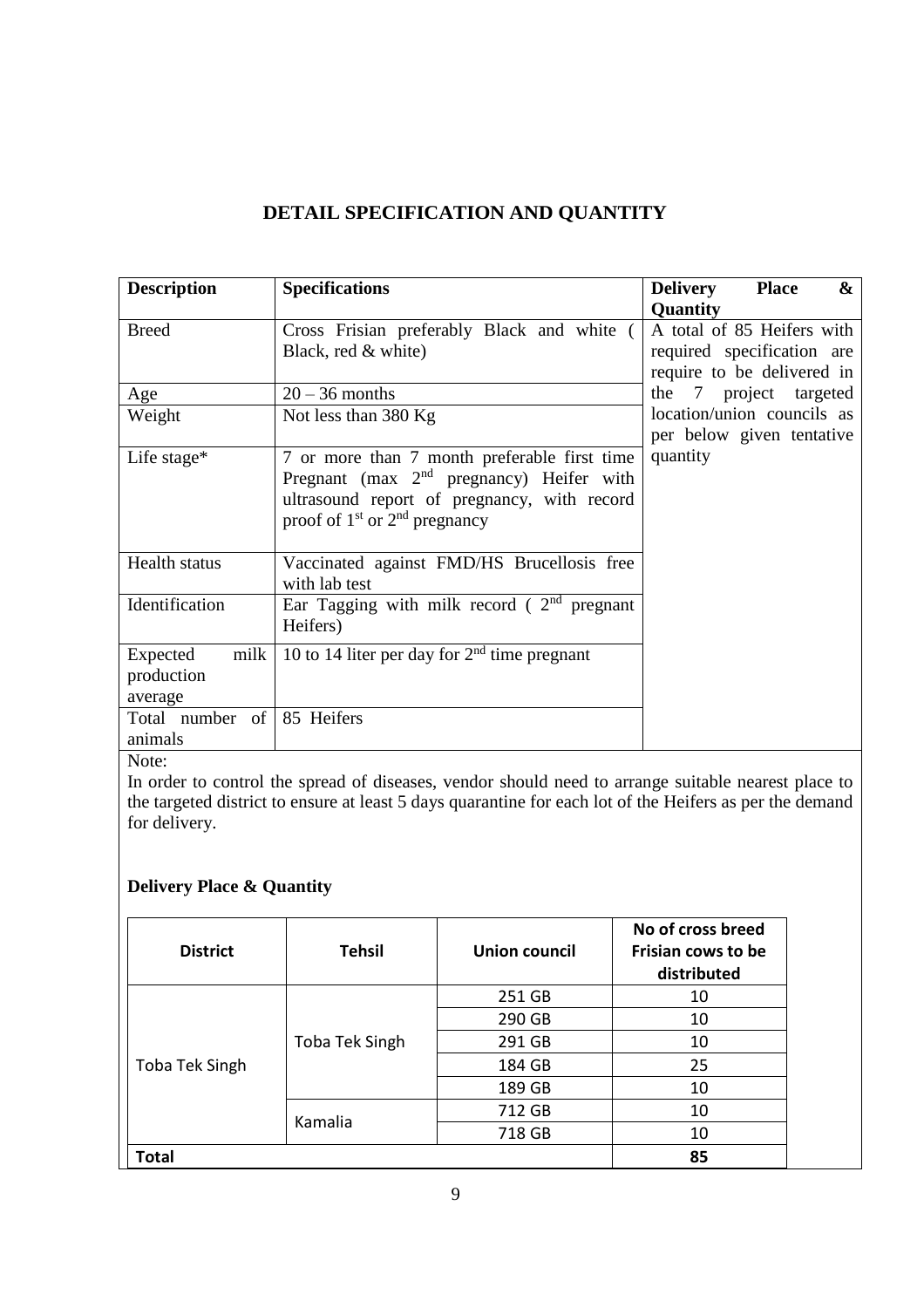#### **PRICE SCHEDULE**

Please quote the price (Unit price in Pak Rs. inclusive of all taxes, packing, loading/ unloading and Transportation to delivery place along with Quarantine period of 5 days on this form along with sign and stamp on each page or in the same manner on company letter head. All supplies are to be delivered at Place of Delivery mentioned in this document. In order to control the spread of diseases, vendor should need to arrange suitable nearest place to the targeted district to ensure at least 5 days quarantine for each lot of the Heifers as per the place of delivery.

| Sr. No         | <b>Description /Specification</b>                                                                                                                                                                                                                                                                                                                                                                                                                                                                                                                                                                                         | <b>Units/Quantity</b> | <b>Unit Price in</b><br><b>PKR</b><br>including<br>taxes & duties | <b>Total</b><br>Price in<br><b>PKR</b><br>including<br>taxes $\&$<br>duties |
|----------------|---------------------------------------------------------------------------------------------------------------------------------------------------------------------------------------------------------------------------------------------------------------------------------------------------------------------------------------------------------------------------------------------------------------------------------------------------------------------------------------------------------------------------------------------------------------------------------------------------------------------------|-----------------------|-------------------------------------------------------------------|-----------------------------------------------------------------------------|
| $\mathbf{1}$   | <b>Heifer (Young Pregnant Cow)</b><br>Breed: Cross Frisian preferably Black and<br>white (Black, red & white)<br>Age: $20 - 36$ months<br>Weight: Not less than 380 Kg<br>Life Stage: 7 or more than 7 month<br>preferable first time Pregnant (max 2 <sup>nd</sup><br>pregnancy). Heifer with ultrasound report<br>of pregnancy, with record proof of $1st$ or<br>$2nd$ pregnancy<br>Vaccination of Heifer: Vaccinated against<br>FMD/HS Brucellosis free with lab test<br>Tagging: Ear Tagging with milk record<br>$(2nd$ time pregnant Heifer)<br>Milking: 10 to 14 liter per day for 2 <sup>nd</sup> time<br>pregnant | 85                    |                                                                   |                                                                             |
| $\overline{2}$ | <b>Transportation charges</b><br>I) Vehicle rent with fuel<br>II) Vehicle rent without fuel                                                                                                                                                                                                                                                                                                                                                                                                                                                                                                                               |                       |                                                                   |                                                                             |

| <b>Contact Number of Bidder:</b> |  |
|----------------------------------|--|
|                                  |  |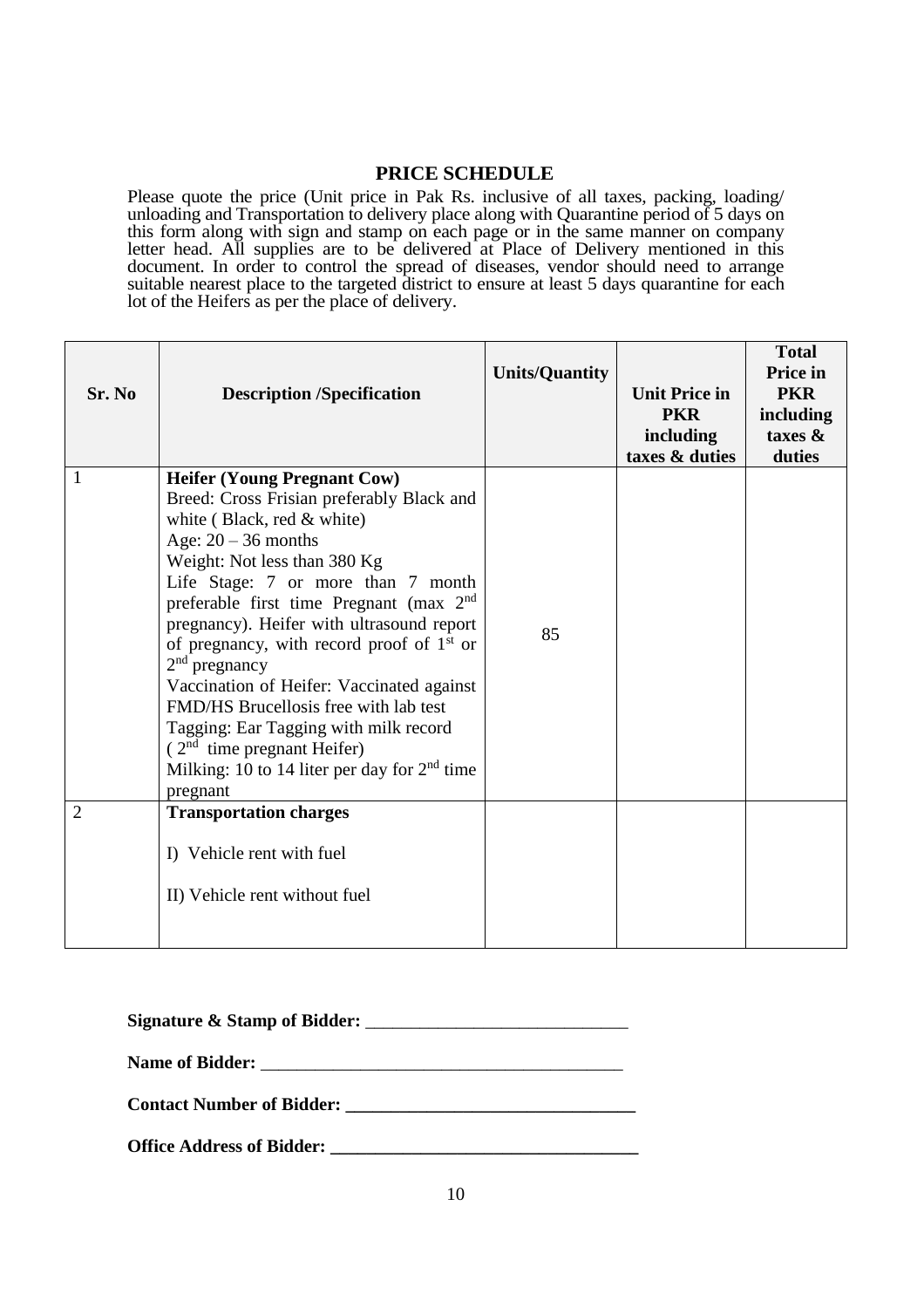### **GENERAL TERMS AND CONDITIONS**

Unless the context indicates otherwise, the term "Buyer" refers to FDO. The term "Supplier" refers to the entity named on the order and contracting with the Buyer. The term "Contract" can be taken to mean either (a) the purchase order or (b) the supply/service agreement, whichever is in place.

### **1. Price**:

- i) Delivery Duty Paid (DDP) including 5 days quarantine period nearest to the delivery place.
- ii) The prices stated on the order shall be held firm for the period and / or quantity unless specifically stated otherwise

**2) Source of Instructions:** The Supplier shall not seek nor accept instructions from any source external to FDO in relation to the performance of the contract.

**3) Assignment:** The Supplier shall not assign, transfer, sublet or subcontract the contract or any part thereof without the prior written consent of the Buyer.

**4) Corruption:** The Supplier shall not give, nor offer to give, anyone employed by the Buyer an inducement or gift that could be perceived by others to be a bribe. The Supplier agrees that a breach of this provision may lead to an immediate end to business relationships and termination of existing contracts.

**5) Confidentiality:** The Supplier may not communicate at any time to any other person, government or authority external to FDO, any information that has been compiled through association with FDO which has not been made public except with written authorization from the Buyer. These obligations do not lapse upon termination of the contract.

**6) Use of Emblem or Name:** Unless otherwise agreed in writing; the Supplier shall not advertise nor make public the fact that it is supplying goods or services to the Buyer, nor shall the Supplier in any way whatsoever use the name or emblem of FDO in connection with its business or otherwise.

**7) Observance of Law:** The Supplier shall comply with all laws, ordinances, rules and regulations bearing upon the performance of its obligations under the terms of the contract.

**8) Force Majeure:** The meaning of the term can be taken to mean acts of God, war (declared or not), invasion, revolution, insurrection or acts similar in nature or force.

**8.1)** In the event of and as soon as possible after the occurrence of any cause deemed *force majeure*, the Supplier must inform the Buyer of the full particulars in writing. If the supplier is rendered unable either in part or in whole to perform its obligations then the Buyer shall take such action as it considers, in its sole discretion, to be appropriate or necessary in the circumstances.

**8.2)** if the Supplier is permanently rendered incapable in whole or part by reason of *force*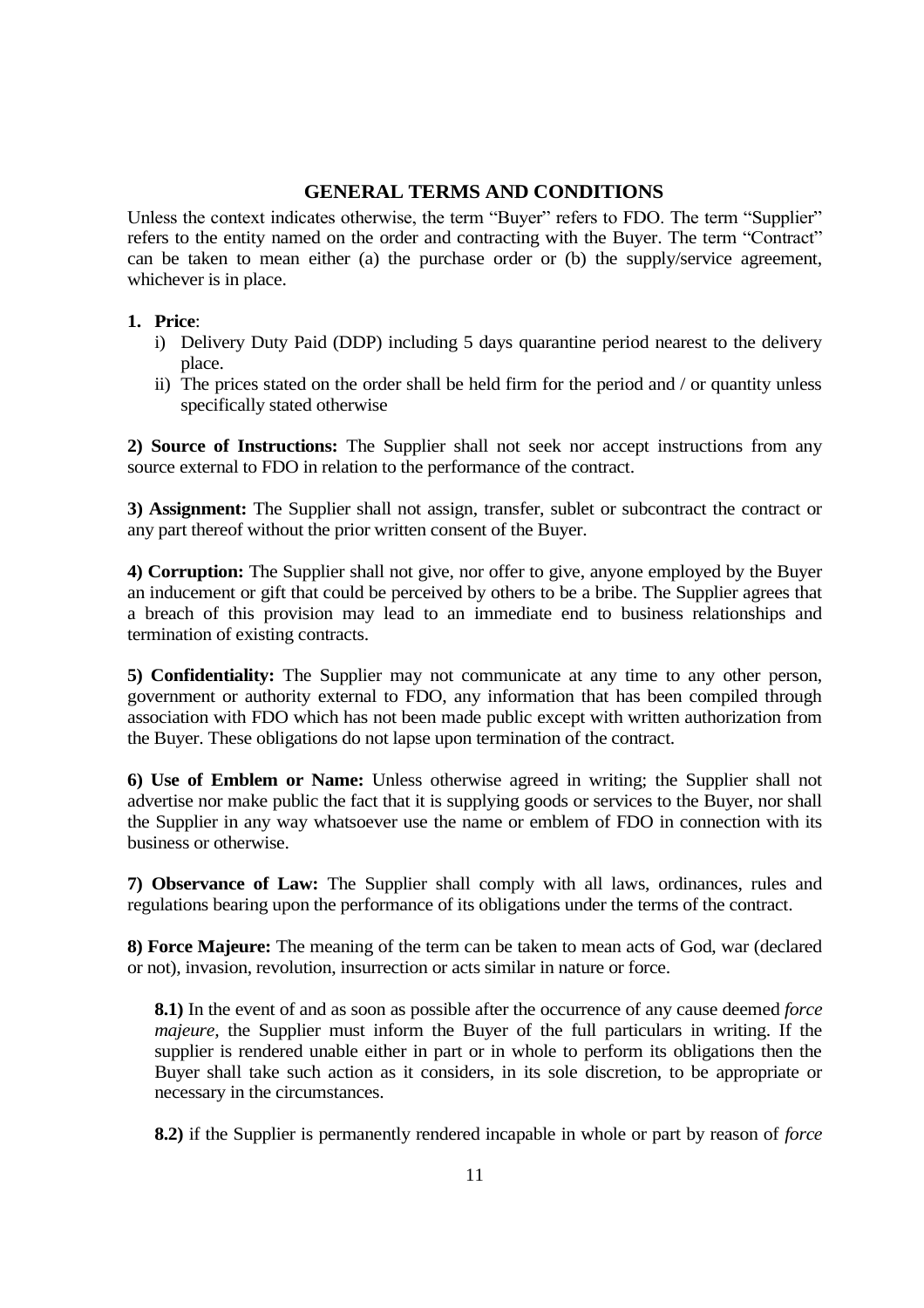*majeure* to complete its obligations and responsibilities under the contract then the Buyer will have the right to suspend or terminate the contract on the same terms and conditions laid out in section 9, Cancellation.

**9) Cancellation:** The Buyer reserves the right to cancel the contract and /or suspend its activities or through changes to its mandate by virtue of the Management of FDO /Donor and/or lack of funding. In such a case the Supplier shall be reimbursed by FDO for all reasonable costs incurred by the Supplier, including all materials satisfactory delivered and conforming to specification and terms of contract, prior to receipt of the termination notice.

**9.1)** Should the supplier encounter solvency problems including, but not limited to, bankruptcy, liquidation, receivership and similar, the buyer reserves the right to terminate the contract immediately without prejudice to any other right or remedy it may have under the terms of these conditions.

**10) Warranty:** The Supplier shall provide the Buyer with all manufacturers' warranties. The supplier warrants that all goods supplied in relation to the contract meets specification, is defect free and is fit for the purpose of the intended use. If, during the warranty period, the goods are found to be defective or non- conforming to specification, the Supplier shall promptly rectify the defect. If the defect is permanent then at the choice of the Buyer the Supplier will either replace the item at their cost or reimburse the Buyer.

**11) Inspection and Test:** The Supplier must inspect the goods prior to dispatch to ensure conformance to specification and/or any other provisions of the contract. The Buyer reserves the right to inspect the goods for compliance with specifications and provisions of the contract. If, in the Buyers' opinion, the goods and/or services do not comply with the specification, the Buyer will inform the Supplier in writing. In such a case the Supplier shall take the necessary action to ensure compliance, liability for any additional cost incurred for rectifying compliance will rest with the Supplier.

**12) Changes:** The Buyer reserves the right to make reasonable changes at any time to the specification, drawings, plans, quantity, packing instructions, destination, or delivery instruction. If any such change affects the price of goods or performance of service the Supplier and Buyer may negotiate an equitable adjustment to the contract, provided that the Supplier claims for adjustments in writing to the Buyer within 15 days from being notified of any change.

**13) Payment Terms:** Unless otherwise agreed, payment terms will be net 15 days from receipt of a correctly prepared invoice, goods received notes issued by the delivery locations & delivery challans.

**15) Ethics:** The Code of Conduct to which Concern expects all of its suppliers to respect is as follows;

- Employment is freely chosen.
- The rights of staff to freedom of association and to collective bargaining are respected.
- Working conditions are safe and hygienic.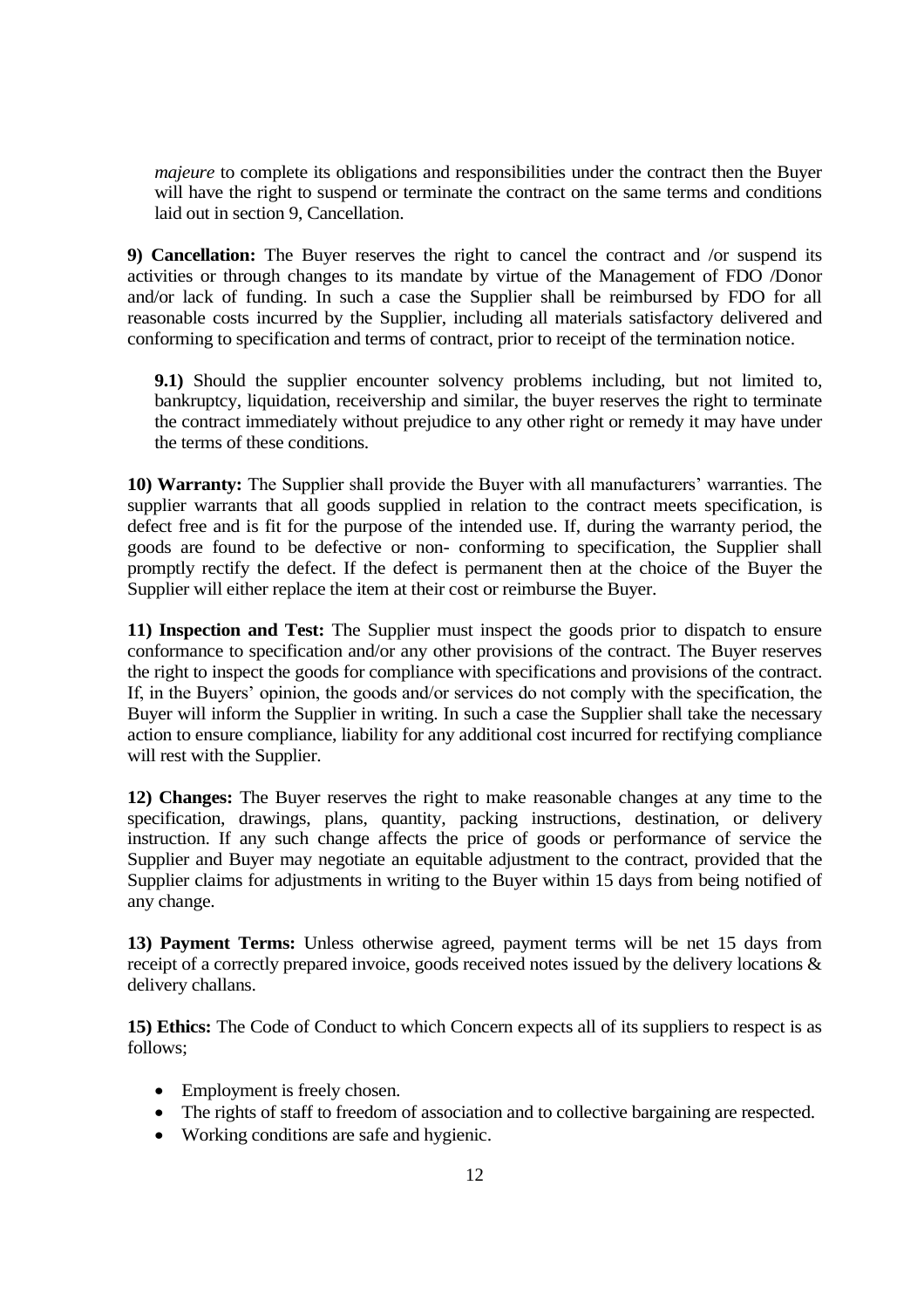- No exploitation of children is tolerated.
- Wages paid are adequate to cover the cost of a reasonable living.
- Working hours are not excessive.
- No discrimination is practiced.
- Regular employment is provided.
- No harsh or inhumane treatment of staff is tolerated.
- Local labor laws are complied with.
- Social rights are respected

**15.1)** Environmental Standards - Suppliers should as a minimum, comply with all statutory and other legal requirements relating to environmental impacts of their business. Areas which should be considered are:

- Waste Management.
- Packaging and Paper
- Conservation
- Energy Use
- Sustainability

**16) Rights of FDO:** Should the supplier fail to perform under the terms and conditions of the contract, including but not limited to failing to obtain export licenses or to make delivery of all or part of the goods by the agreed delivery date(s), the buyer may, after giving reasonable notice to the Supplier, exercise one or more of the following rights:

- Procure all or part of the goods from an alternate source, in which event the Buyer may hold the Supplier liable for additional costs incurred.
- Refuse to accept all or part of the goods.
- Impose a penalty of 0.1% day for the whole amount of the contract / purchase order.
- Terminate the contract and forfeit the Bid Security/ guarantee.

**17) Rights of access for test purposes:** FDO is contractually obliged to facilitate certain donor's direct access to suppliers for test purposes.

**18) No Agency:** This order does not create a partnership between the Buyer and Supplier or make one party the agent for the other for any purpose.

#### **19) Anti-Money Laundering and Anti-Terrorism Financing Policy**

"It is the policy of the FDO to prohibit and actively prevent money laundering and any activity that facilitates money laundering or the funding of terrorism or criminal activities" by complying with all applicable requirements under the Anti-Money Laundering Act 2010 (Act No. VII of 2010 - an Act to provide for prevention of money laundering) and Anti-Terrorism (Second Amendment) Act, 2014 and its implementation regulations. Recently under the national action plan and SECP regulations money laundering has been identified as a major cause for corruption and criminal activities. Therefore, FDO is very sensitive to ensuring that our platform is not used for any such purposes.